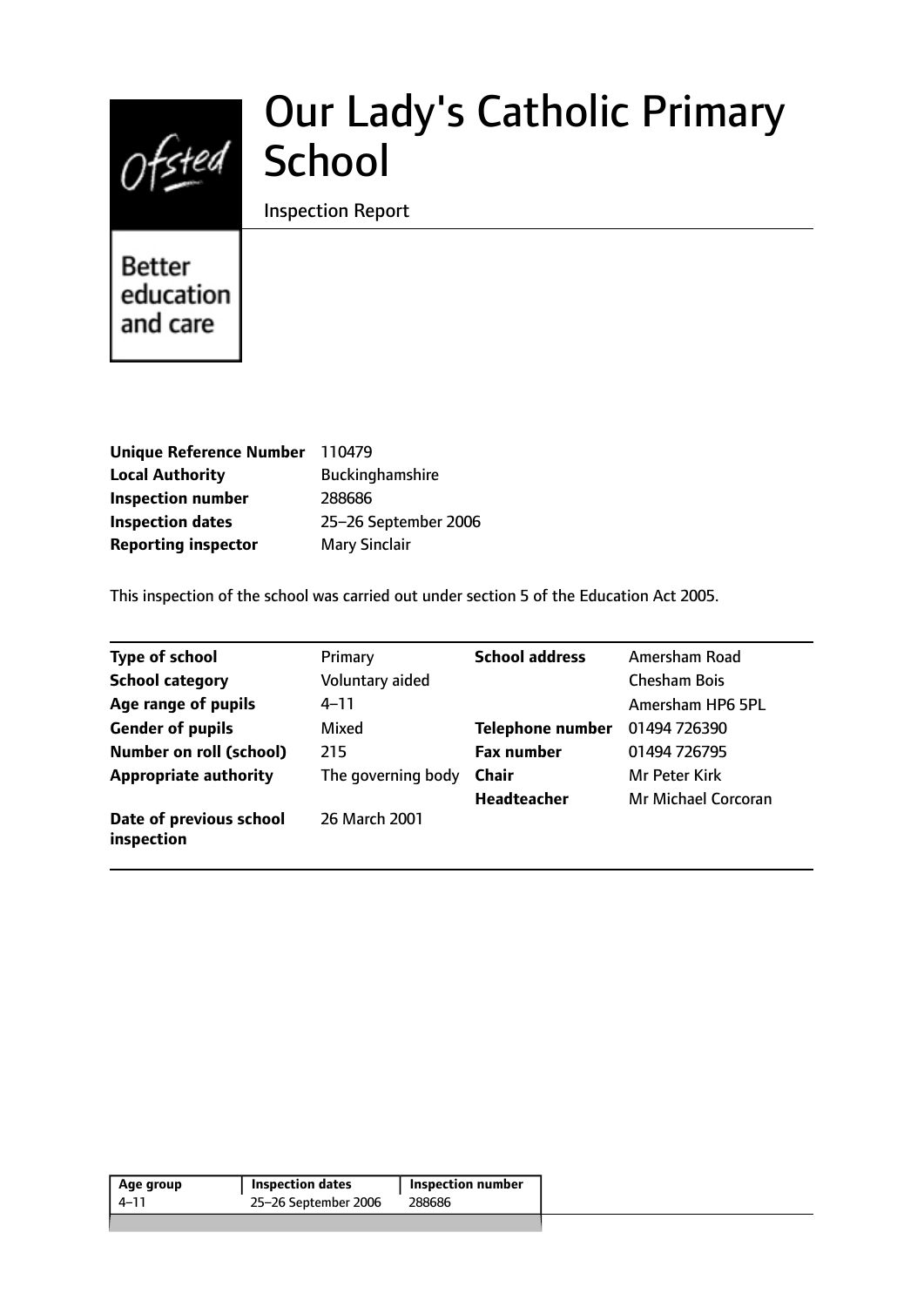© Crown copyright 2006

Website: www.ofsted.gov.uk

This document may be reproduced in whole or in part for non-commercial educational purposes, provided that the information quoted is reproduced without adaptation and the source and date of publication are stated.

Further copies of this report are obtainable from the school. Under the Education Act 2005, the school must provide a copy of this report free of charge to certain categories of people. A charge not exceeding the full cost of reproduction may be made for any other copies supplied.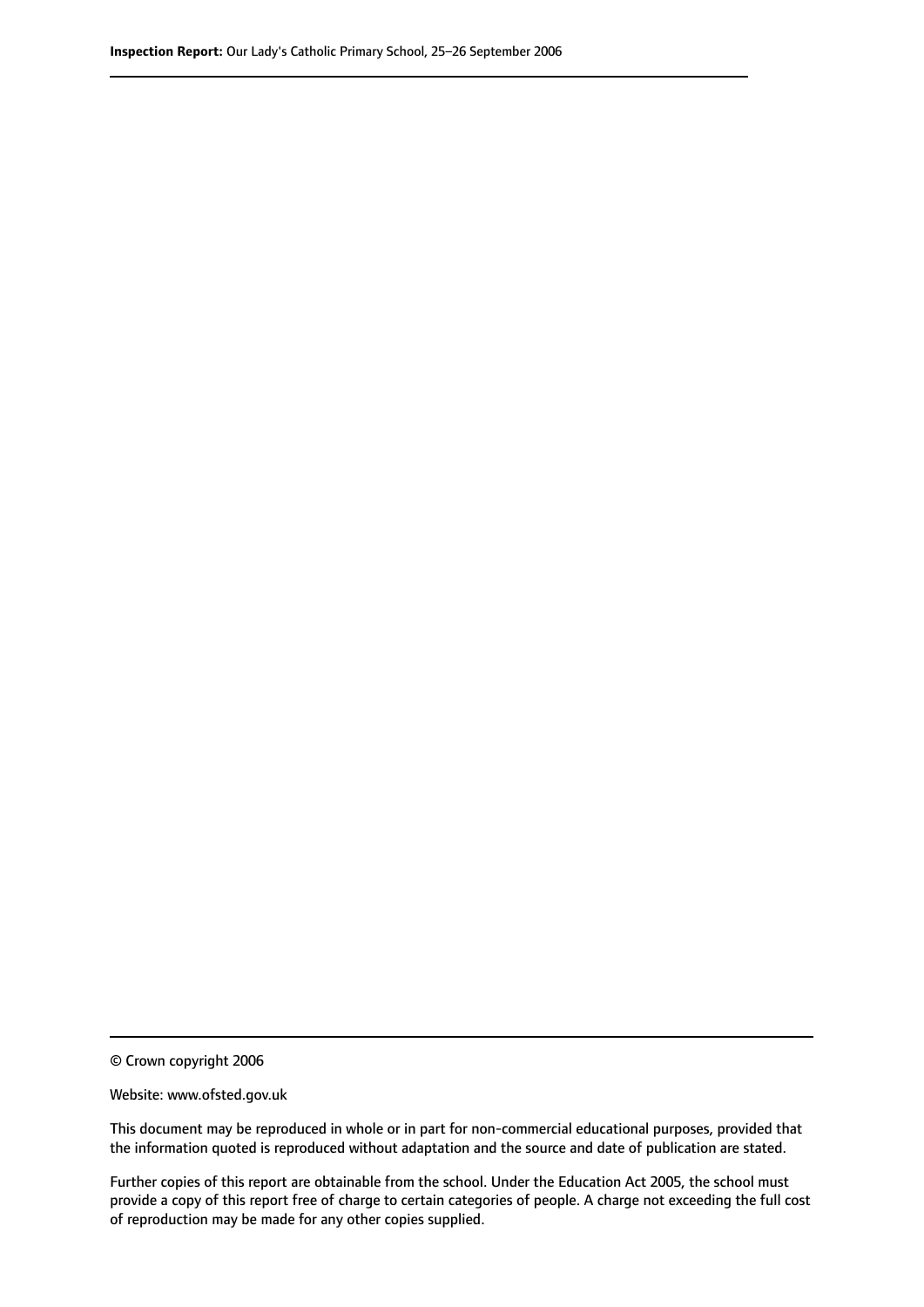# **Introduction**

The inspection was carried out by two Additional Inspectors.

## **Description of the school**

This is a popular and oversubscribed school that draws pupils from a wide geographical area. Almost three quarters of its pupils are of White British heritage. Other pupils are from a range of minority ethnic backgrounds. Very few pupils are at the early stages of learning English. The proportion of pupils with learning difficulties and disabilities (LDD) is below average. Many pupils are socially advantaged and no pupils receive free school meals. There has been a significant turnover of staff in the past two years including the appointment of a new acting deputy headteacher in September 2006. A substantial part of the school was destroyed by fire in 2005 causing significant disruption.

## **Key for inspection grades**

| Grade 1 | Outstanding  |
|---------|--------------|
| Grade 2 | Good         |
| Grade 3 | Satisfactory |
| Grade 4 | Inadequate   |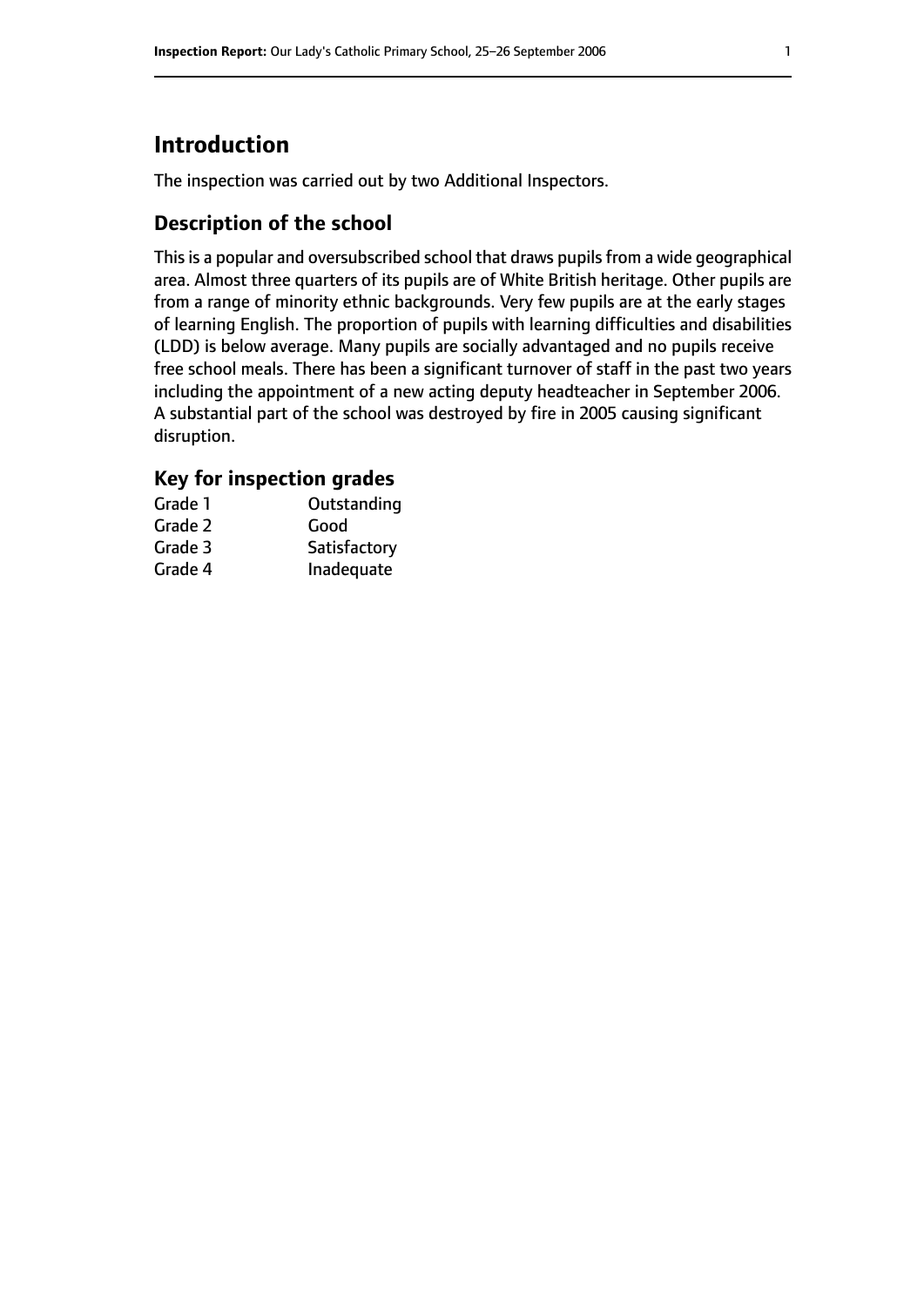## **Overall effectiveness of the school**

#### **Grade: 2**

This is a good school which confirms the school's view that it provides a good quality of education. The headteacher provides a clear view of the direction in which he wants to lead the school and is well supported by governors. This is a school that knows its strengths and where it needs to improve. Despite a major fire within the last year, standards at the end of Key Stage 2 have improved and issues from the previous inspection have been tackled, demonstrating the school's good capacity for improvement.

Our Lady's has a strong Catholic ethos and this creates a positive learning culture in which all pupils are known and valued as individuals. As one parent said, 'the school engenders a sense of family and community'. Pupils' personal development and well being are good because they are well cared for and feel secure and happy. Pupils enjoy coming to school and attendance is above average and improving. They are polite and hard-working. Basic skills in literacy and mathematics are well developed and contribute effectively towards pupils' future economic well-being.

Pupils achieve well and by the time they move on to secondary education standards are well above average. However, progress through the school is uneven. This reflects variations in teachers' expectations and the extent to which pupils are challenged in the tasks they are set. When given opportunities for independent work pupils respond well. However, teachers' expectations of pupils are not always high enough. The opportunities for pupils to develop their thinking skills are not so consistently in evidence in Foundation to Year 4 as they are in Years 5 and 6 where teaching is strong and expectations high. The identification and support provided for pupils with LDD is good and promotes their learning well. Provision and standards in the Foundation Stage are satisfactory but poor resources and the limitations of the outdoor learning area restrict the progress pupils make.

Standards are rising because there is a shared determination to succeed and a commitment to accelerate pupils' progress. This is monitored well by school leaders to ensure that the school meets its challenging targets. However, as a result of the many recent staff changes, the role and influence of subject leaders in improving teaching and learning is underdeveloped. Few subject leaders are equipped with the skills necessary to monitor and evaluate their subjects with rigour.

The overwhelming majority of parents are pleased with the work of the school and respond positively to opportunities to support their children's learning at home.

#### **What the school should do to improve further**

- Accelerate children's progress in the Foundation Stage by providing more exciting environments for learning
- $\cdot$  Ensure that pupils achieve as well as they can by ensuring that they are consistently challenged especially from Foundation to Year 4
- Develop the role of subject leaders in improving teaching and learning and raising standards.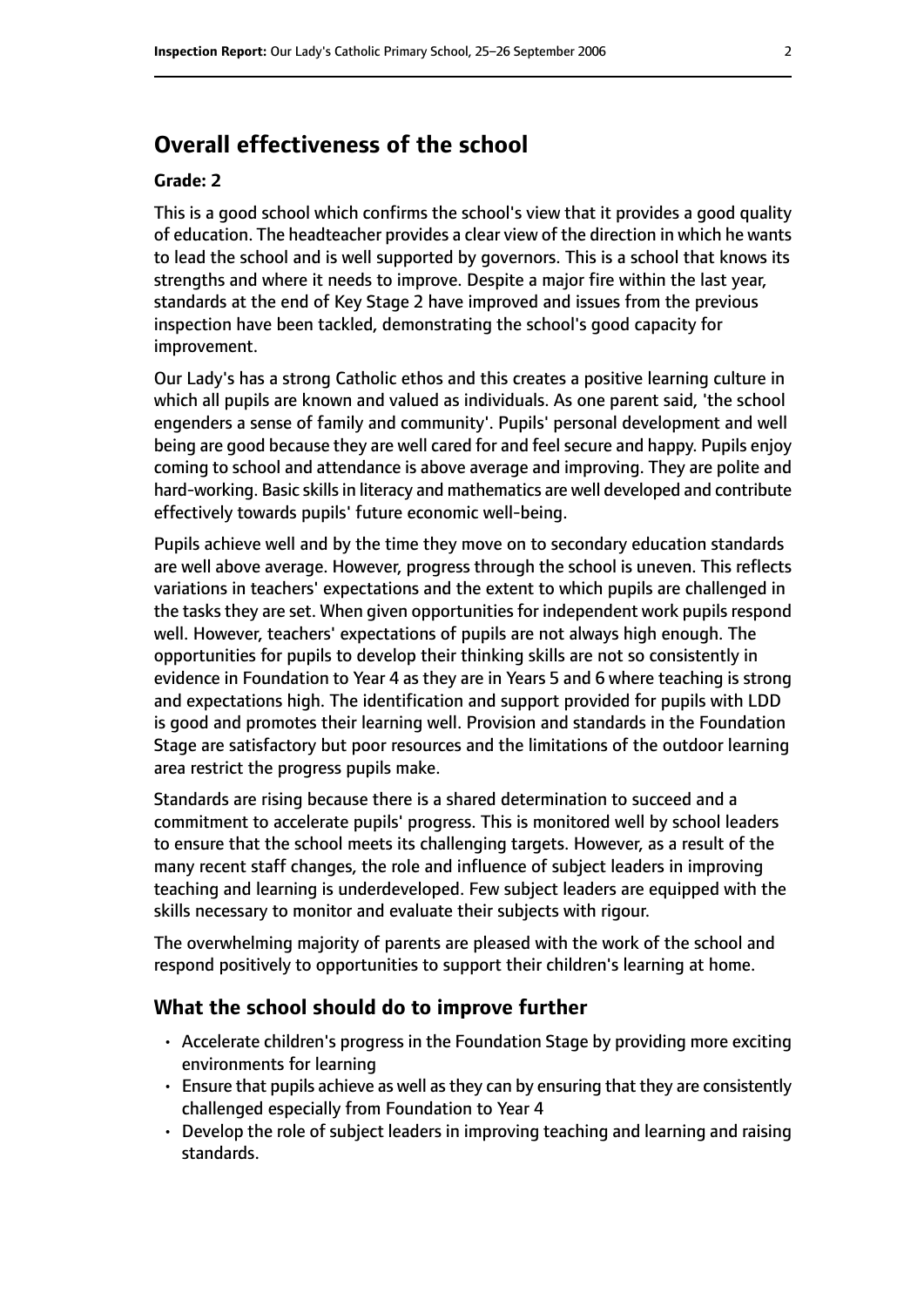## **Achievement and standards**

#### **Grade: 2**

Overall achievement and standards are good. Pupils enter the school with above average skills and understanding. In particular, many have good language skills and social development. They make satisfactory progress and almost all pupils achieve their early learning goals by the time they enter Year 1. Standards at the end of Year 2 are above average and those for Year 6 pupils are exceptionally high. These pupils exceed the ambitious targets set for them in English, mathematics and science.

By the time pupils transfer to their secondary schools they are achieving well. This is in response to good teaching and higher expectations. Pupils with LDD make progress in line with others in their class because they receive good support.

## **Personal development and well-being**

#### **Grade: 2**

Pupils' personal development is good because they benefit from the high priority the school places on its shared values. They are polite and responsive, although occasionally lapses in attention occur when pupils are insufficiently challenged. Pupils play and work well together. They form good relationships with teachers and other adults and develop good attitudes to school. This is reflected in their good behaviour and attendance rates. They feel safe and free from harassment. As one pupil explained, 'There just isn't any bullying here'.

Pupils' spiritual moral, social and cultural development is good. The high profile given to their cultural development helps pupils to value their own and other cultures. Pupils show good awareness of healthy issues. All know the importance of eating a healthy diet. Pupils are keen to take on classroom monitor and other responsibilities and contribute to the wider community through participating in plays and musical productions. Pupils' economic awareness is well developed. The strong focus upon developing literacy, numeracy and team working skills prepares pupils well for their adult lives.

# **Quality of provision**

#### **Teaching and learning**

#### **Grade: 2**

Overall teaching and learning is good and ultimately enables pupils of all backgrounds and abilities to make good progress and achieve well. Teaching is strongest in upper Key Stage 2 because teachers know their pupils well and successfully pitch their lessons to continually extend learning and deepen understanding. The development of links between and across subjects is a particularly strong feature, as is the consistent thread of expectation that pupils take responsibility for their own wider learning. These features are not yet firmly embedded in classes throughout the school. Teaching in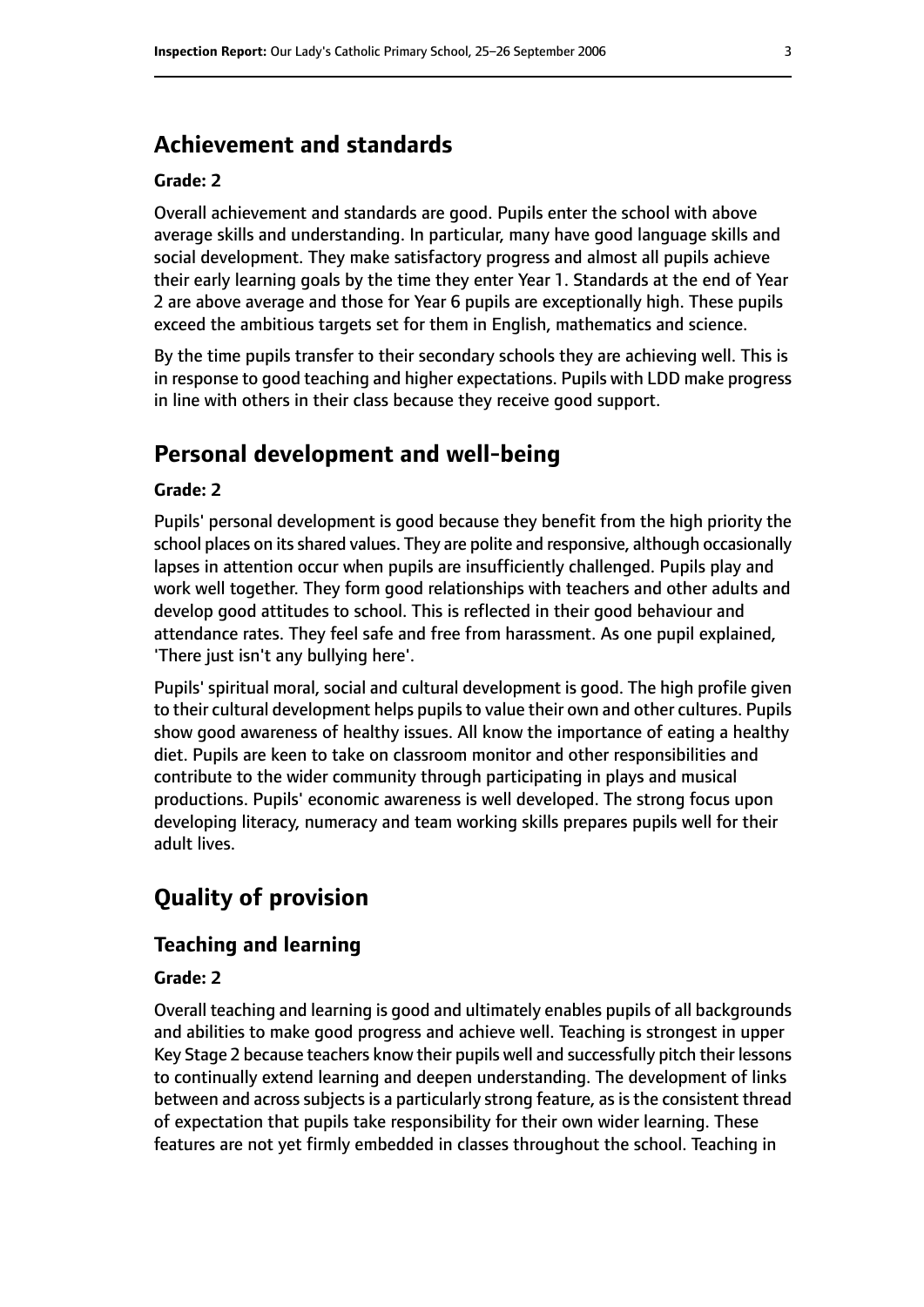Years 1 to 4 is secure, especially in the way that pupils are effectively taught the basic skills of literacy and numeracy. However, in a minority of lessons the pace of learning slackens because teachers talk at the class for too long, or their questioning of pupils lacks the necessary incisive qualities to probe pupils' understanding and accelerate progress. The work of teaching assistants and other adults makes a significant contribution to the quality of teaching, particularly for pupils with LDD. Teaching in the Reception class is satisfactory. Children are well cared for and supported.

#### **Curriculum and other activities**

#### **Grade: 2**

The school's revised curriculum plan supports the provision of both breadth and balance in pupils' learning. The strength of this framework lies in the careful links that are suggested between different subjects already in evidence in some of the teaching in upper Key Stage 2. Wide ranging educational visits and visitors to school support the children's developing understanding of their place in society; locally, nationally and globally. The school's Catholic mission permeatesthe plan and especially the thorough provision for personal social and health education. A good range of clubs and extra-curricular activities are provided including those managed by local sporting and cultural organisations. The Foundation Stage curriculum is judged to be satisfactory because the emphasis placed upon the development of early literacy and numeracy skills is at the expense of the creative and imaginative aspects of early childhood.

#### **Care, guidance and support**

#### **Grade: 2**

The care guidance and support of pupils is good. Staff and governors create an inclusive community where all feel safe and well cared for. Teachers know their pupils well. Good systems are in to place to monitor pupils' behaviour and attendance.

Pupils' progress is carefully monitored and they receive good support to help them achieve challenging targets. They are also given guidance on setting targets for themselves. However, the setting of targets to help pupils progress in individual subjects, particularly mathematics and literacy, is not consistent throughout the school. Pupils with LDD receive good support. Older pupils receive guidance and feel well prepared for their secondary education. The school works well with other agencies. Parents appreciate the care and guidance provided by the school.

## **Leadership and management**

#### **Grade: 2**

Leadership and management is good overall. The headteacher, staff and governors successfully minimised the disruption to pupils' learning following a major fire. There is a positive ethos and a strong sense of teamwork in this inclusive school. The headteacher has an accurate understanding of its strengths and weaknesses and has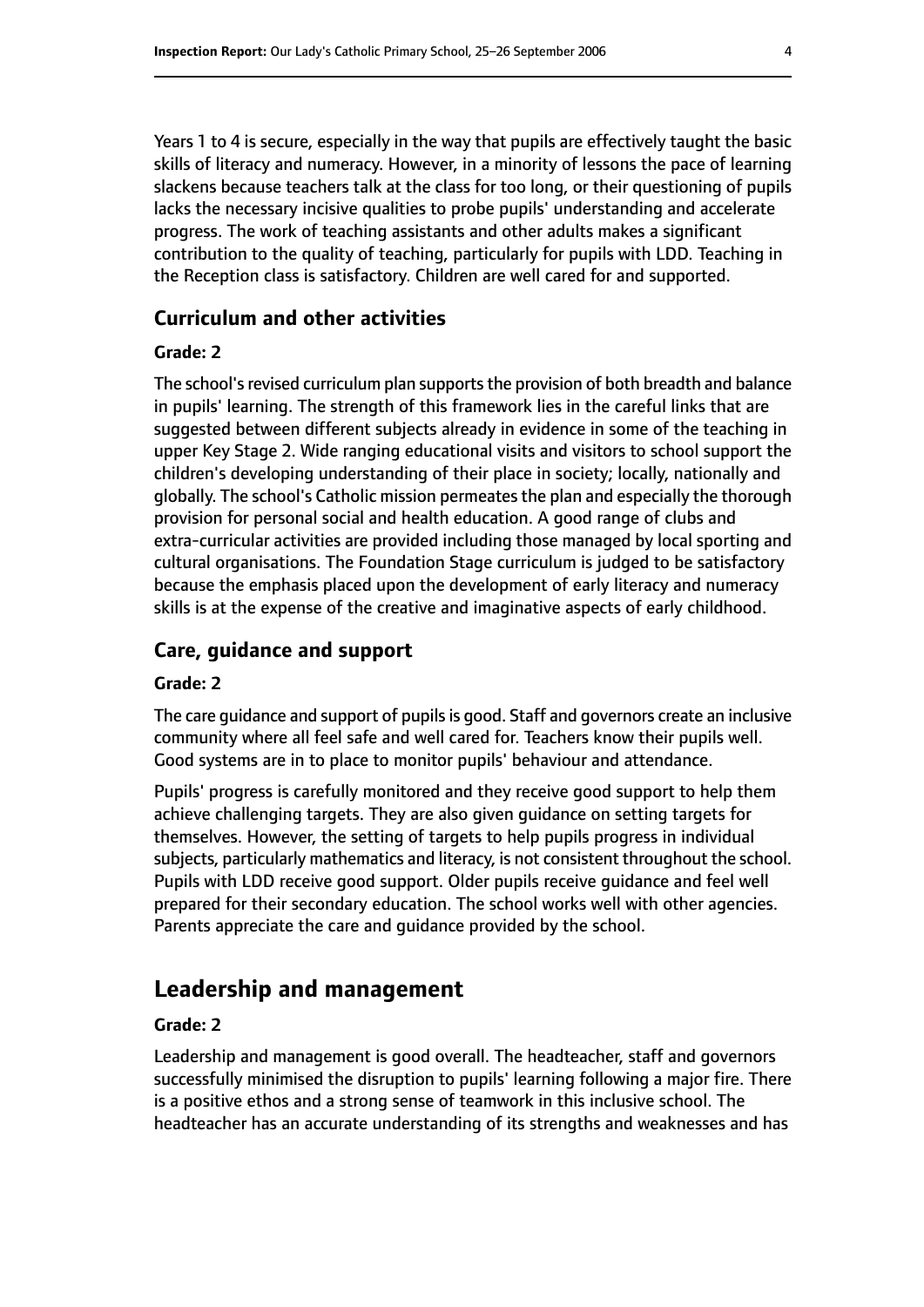identified important issues to be addressed. The school's self evaluation is well founded and accurate and the views of parents are sought and acted upon.

Initiatives to bring about improvement and enhance pupils' achievement are beginning to have a positive impact and there is good understanding of how further improvement can be achieved. Although the school is working hard to develop these new initiatives, its processes for monitoring and reviewing their progress are not as well developed as they might be.

The senior management team is being developed satisfactorily following the recent appointment of an acting deputy headteacher. Subject leaders are not sufficiently involved in improving the quality of teaching and learning in their subjects. Leadership of the Foundation Stage is satisfactory, but outdoor facilities and resources for the Reception class are few and limit the scope of children's learning experiences. Governors fulfil their roles conscientiously and provide good challenge and support.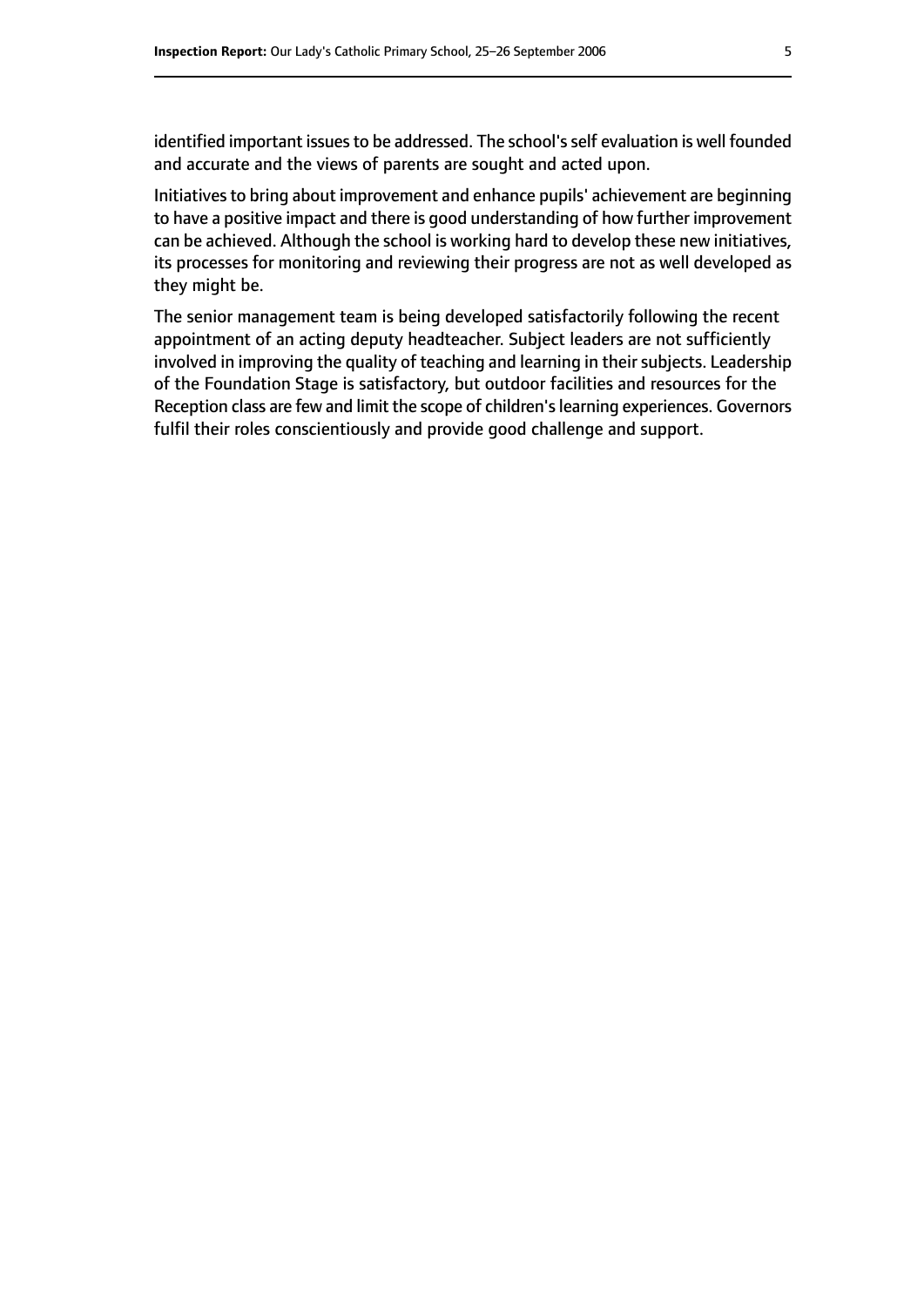**Any complaints about the inspection or the report should be made following the procedures set out inthe guidance 'Complaints about school inspection', whichis available from Ofsted's website: www.ofsted.gov.uk.**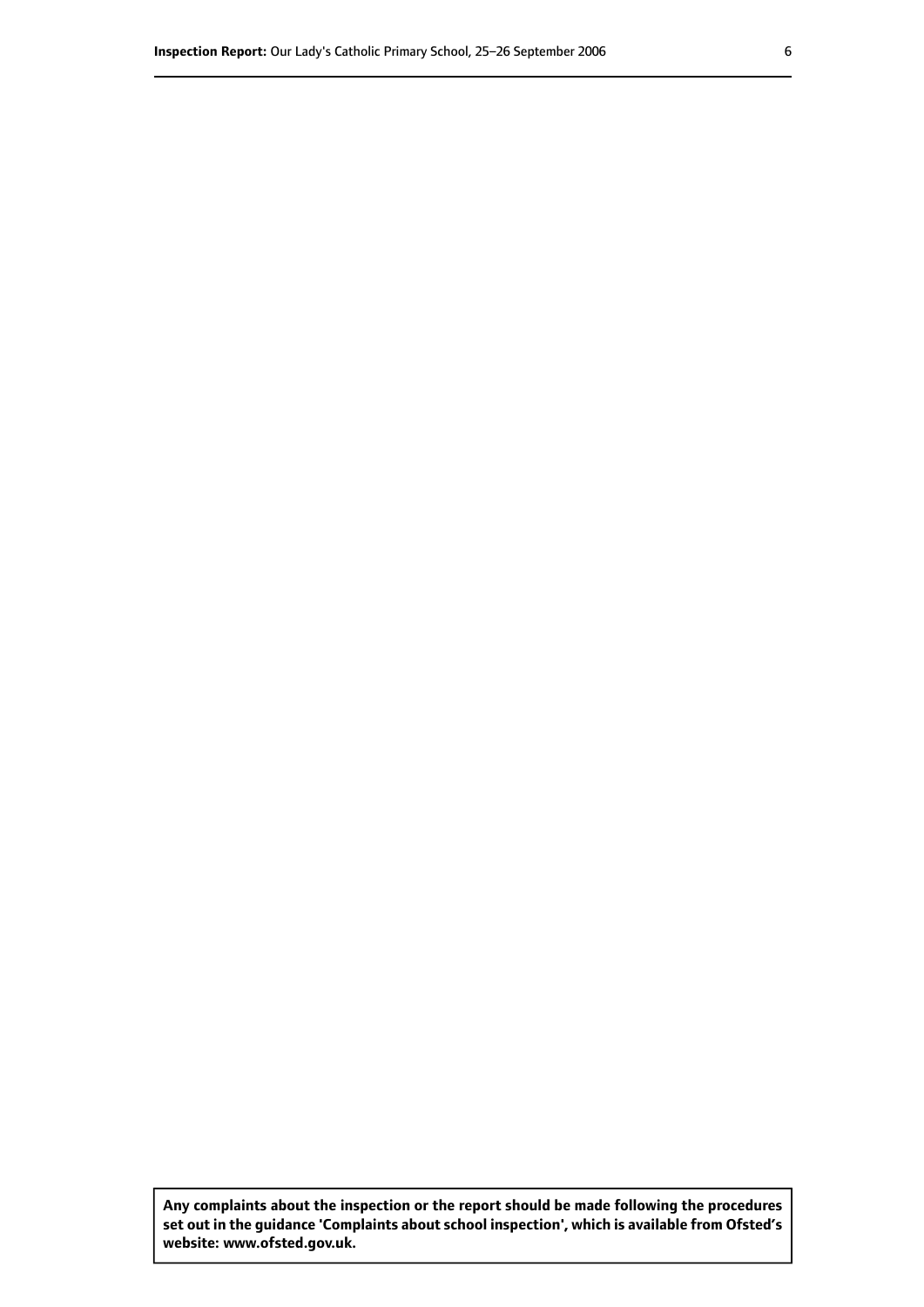# **Inspection judgements**

| Key to judgements: grade 1 is outstanding, grade 2 good, grade 3 satisfactory, and grade 4 | School         |
|--------------------------------------------------------------------------------------------|----------------|
| inadeauate                                                                                 | <b>Overall</b> |

# **Overall effectiveness**

| How effective, efficient and inclusive is the provision of education, integrated<br>care and any extended services in meeting the needs of learners? |     |
|------------------------------------------------------------------------------------------------------------------------------------------------------|-----|
| How well does the school work in partnership with others to promote learners'<br>well-being?                                                         |     |
| The quality and standards in the Foundation Stage                                                                                                    |     |
| The effectiveness of the school's self-evaluation                                                                                                    |     |
| The capacity to make any necessary improvements                                                                                                      |     |
| Effective steps have been taken to promote improvement since the last<br>inspection                                                                  | Yes |

## **Achievement and standards**

| How well do learners achieve?                                                                               |  |
|-------------------------------------------------------------------------------------------------------------|--|
| The standards <sup>1</sup> reached by learners                                                              |  |
| How well learners make progress, taking account of any significant variations between<br>groups of learners |  |
| How well learners with learning difficulties and disabilities make progress                                 |  |

## **Personal development and well-being**

| How good is the overall personal development and well-being of the<br>learners?                                  |  |
|------------------------------------------------------------------------------------------------------------------|--|
| The extent of learners' spiritual, moral, social and cultural development                                        |  |
| The behaviour of learners                                                                                        |  |
| The attendance of learners                                                                                       |  |
| How well learners enjoy their education                                                                          |  |
| The extent to which learners adopt safe practices                                                                |  |
| The extent to which learners adopt healthy lifestyles                                                            |  |
| The extent to which learners make a positive contribution to the community                                       |  |
| How well learners develop workplace and other skills that will contribute to<br>their future economic well-being |  |

## **The quality of provision**

| How effective are teaching and learning in meeting the full range of the<br>  learners' needs?                      |  |
|---------------------------------------------------------------------------------------------------------------------|--|
| $\mid$ How well do the curriculum and other activities meet the range of needs<br>$\mid$ and interests of learners? |  |
| How well are learners cared for, guided and supported?                                                              |  |

 $^1$  Grade 1 - Exceptionally and consistently high; Grade 2 - Generally above average with none significantly below average; Grade 3 - Broadly average to below average; Grade 4 - Exceptionally low.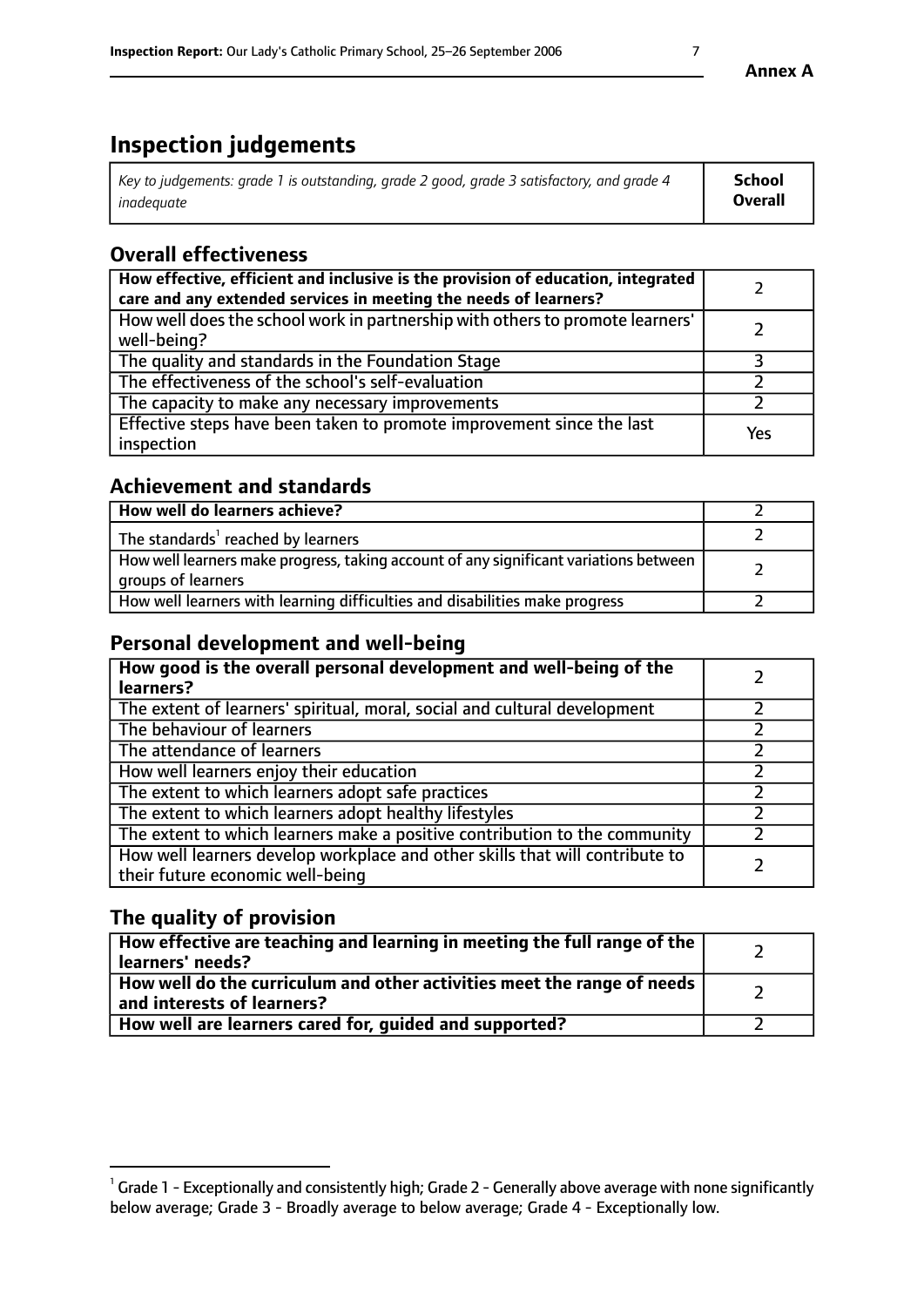# **Leadership and management**

| How effective are leadership and management in raising achievement<br>and supporting all learners?                                              |               |
|-------------------------------------------------------------------------------------------------------------------------------------------------|---------------|
| How effectively leaders and managers at all levels set clear direction leading<br>to improvement and promote high quality of care and education |               |
| How effectively performance is monitored, evaluated and improved to meet<br>challenging targets                                                 |               |
| How well equality of opportunity is promoted and discrimination tackled so<br>that all learners achieve as well as they can                     |               |
| How effectively and efficiently resources, including staff, are deployed to<br>achieve value for money                                          | $\mathcal{P}$ |
| The extent to which governors and other supervisory boards discharge their<br>responsibilities                                                  |               |
| Do procedures for safequarding learners meet current government<br>requirements?                                                                | Yes           |
| Does this school require special measures?                                                                                                      | No            |
| Does this school require a notice to improve?                                                                                                   | <b>No</b>     |